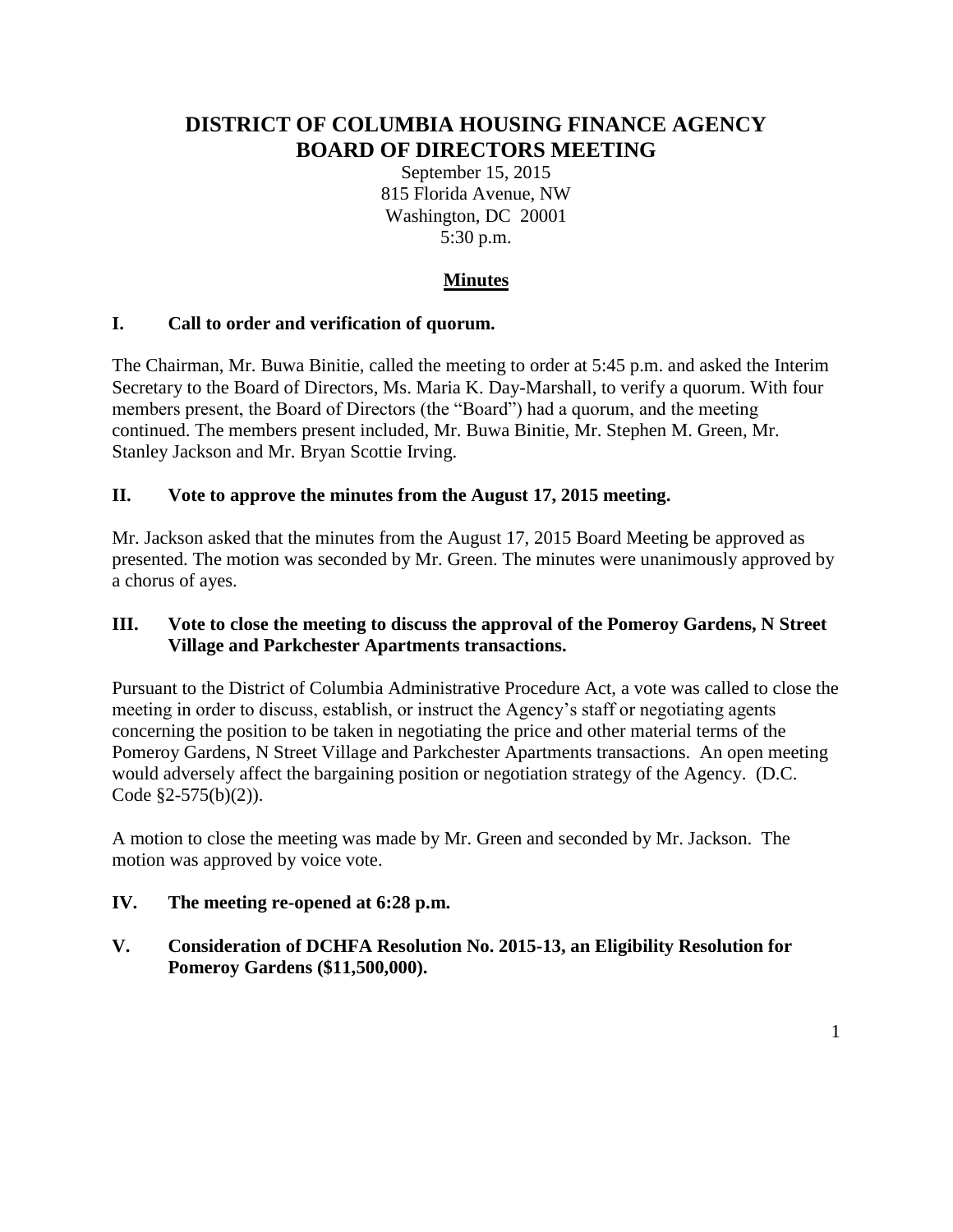Ms. Day-Marshall introduced the resolution and then introduced Mr. Waddell, Director of Public Finance, who then introduced Edward Pauls, Senior Development Officer for the Pomeroy Gardens transaction. Mr. Pauls provided a brief overview of the project. The Pomeroy Gardens Limited Partners is controlled by the Nonprofit Community Development Corporation ("NPCDC"). The project is located at 2400 Pomeroy Road, Southeast, as well as surrounding addresses in the Barry Farm neighborhood of Southeast Washington, D.C. The project will consist of the acquisition and rehabilitation of an existing five building garden apartment complex totaling sixty (60) units, made up of fifty (50) 2-bedroom units and ten (10) 3-bedroom units, all of which will be set aside for persons and families earning sixty percent (60%) of area median income ("AMI") or less.

The following people were present at the meeting in support of the project: Matt Sislen of Audobon Enterprises, advisor to the developer; Mitch Greenstein of Communities by Design Development; Walter Johnson and Michele Owens of NPCDC; and Margie Proctor, President of the Pomeroy Gardens Tenants Association.

After a brief presentation from Mr. Sislen, Mr. Jackson asked Ms. Proctor if the tenants were happy with the proposed relocation plan and the plan for tenant-in-place rehabilitation. Ms. Proctor replied that the developer has been very honest and has been very responsive to the desires of the tenants.

Mr. Green inquired about tenant services. Mr. Greenstein replied that there is a psychologist on staff who works with residents. There are three staff members who are responsible for tenant relocation, one of whom has a master's degree in special education and another of whom is a social worker. The social worker will have an office onsite with the construction of the new office space and will work between this development and Douglas Knoll, a nearby property owned by the developer. Services will be closely tailored to the needs of the tenants, and the developer has promised to hire two tenants.

The Resolution was moved by Mr. Green and seconded by Mr. Irving. Ms. Day-Marshall called the roll, and with four votes in the affirmative, the Resolution was approved.

## **VI. Consideration of DCHFA Resolution No. 2015-14, an Eligibility Resolution for N Street Village (\$10,500,000).**

Mr. Binitie disclosed that the service providers at N Street Village also have a contract to provide services on an unrelated project on which his company is a developer. Mr. Green moved that any apparent conflict be waived and that Mr. Binitie be allowed to participate in the discussion and vote on this matter. The motion was seconded by Mr. Irving. The motion to waive any apparent conflict and to allow Mr. Binitie to participate and vote on this matter was approved unanimously.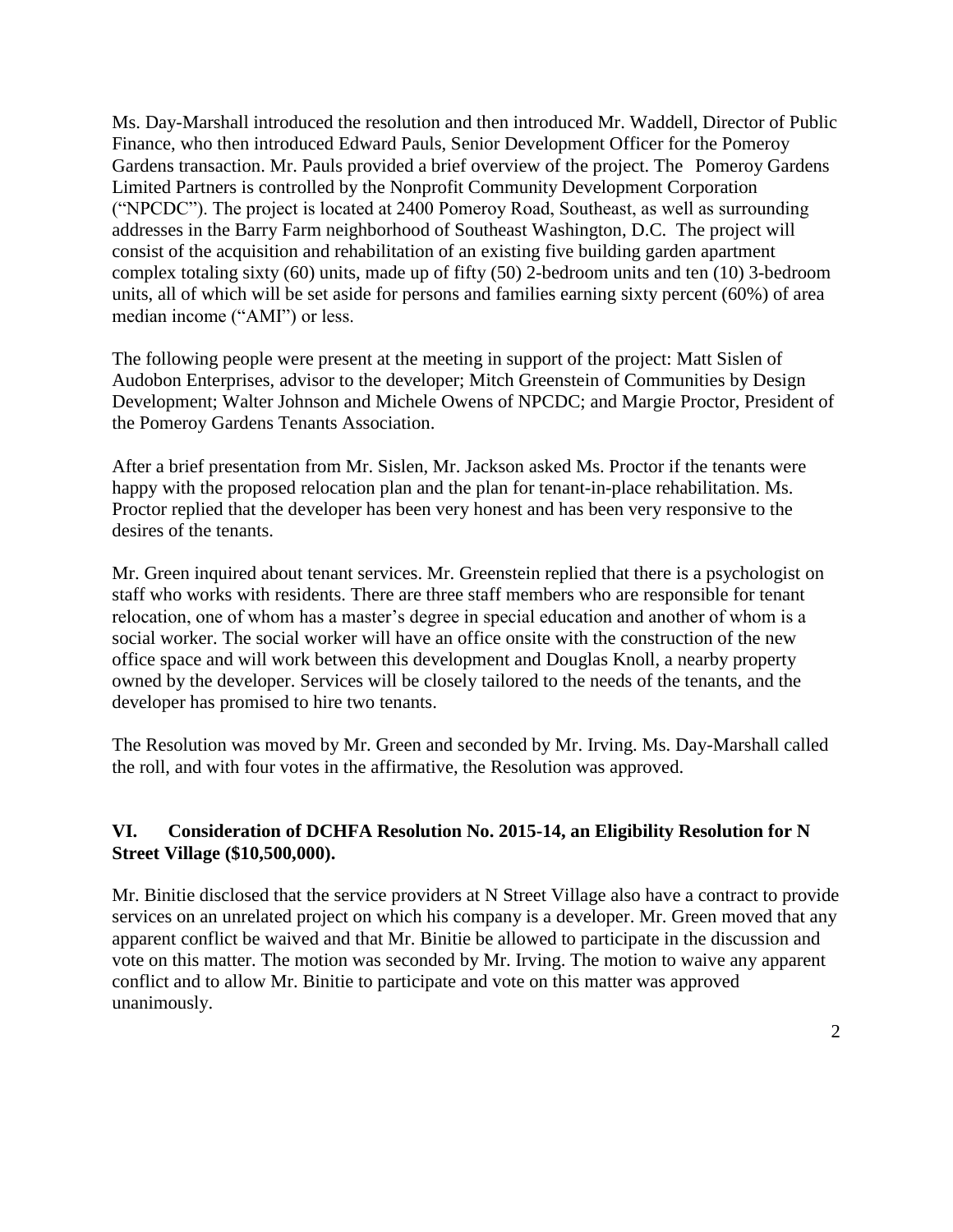Ms. Day-Marshall introduced Mr. Waddell, Director of Public Finance, who then introduced Danté Thomas, Development Officer for the N Street Village transaction. The principal developer and sponsor of the project is N Street Village II, LLC which will be controlled by N Street Village, Inc. The property is located at 1333 N Street, Northwest, in Ward 2 in Logan Circle. The project represents the acquisition, construction and rehabilitation of an existing eight story apartment building currently comprised of ninety-three (93) affordable housing units, 25,000 square feet of office and programming space and an underground parking garage. After the project is complete, the unit mix will be configured to add two additional units leading to a total unit count of ninety-five (95). The proposed bedroom mix is as follows: forty-four (44) single room occupancy units, ten (10) one-bedrooms; thirty-two (32) two-bedrooms, and nine (9) three-bedrooms, for a total of ninety-five (95) units, all of which will be affordable to residents earning sixty percent (60%) of AMI or less.

The following people were present at the meeting in support of the project: Gerry Joseph, development consultant; Tracy Cecil, Deputy Executive Director of N Street Village; and Aaron O'Toole, partner at Klein Hornig LLP, counsel to the Borrower. Ms. Cecil provided an overview of the project, which primarily targets homeless and low-income women and families.

Mr. Jackson asked for an update of the status of the developer in their negotiations with the Chief Financial Officer ("CFO") of the District regarding tax abatements. Mr. Joseph replied that there will be legislation presented to the Council of the District of Columbia within the next two months that would decouple fiscal considerations from the exemption from the Tenant Opportunity to Purchase Act which was originally passed by the Council in combination with the granting of a tax abatement. The negotiations with the CFO's office only relate to the tax abatement. Negotiations with the CFO's office have resulted in the CFO acknowledging a negative fiscal impact of \$35,000. This would need to be presented in an approved budget or an amendment to an approved budget.

Mr. Green asked how such an extensive rehabilitation is being planned with tenants in place. Mr. Joseph explained that there will be hospitality suites for those residents who are not out working during the day. The contractor will be obligated to ensure that there is a working bathroom and kitchen in each unit at the end of every day. The majority of the relocation budget is for movers to move furniture back and forth every day. The in-place rehabilitation for each unit averages approximately two weeks.

Mr. Jackson asked for clarification about whether the development only houses women. Ms. Cecil replied that the single room occupancy units serve mostly women and transgender citizens at this time.

Mr. Binitie again encouraged the developer to confirm whether or not they will have to comply with the Uniform Relocation Act and also to revisit their plans to perform a tenant-in-place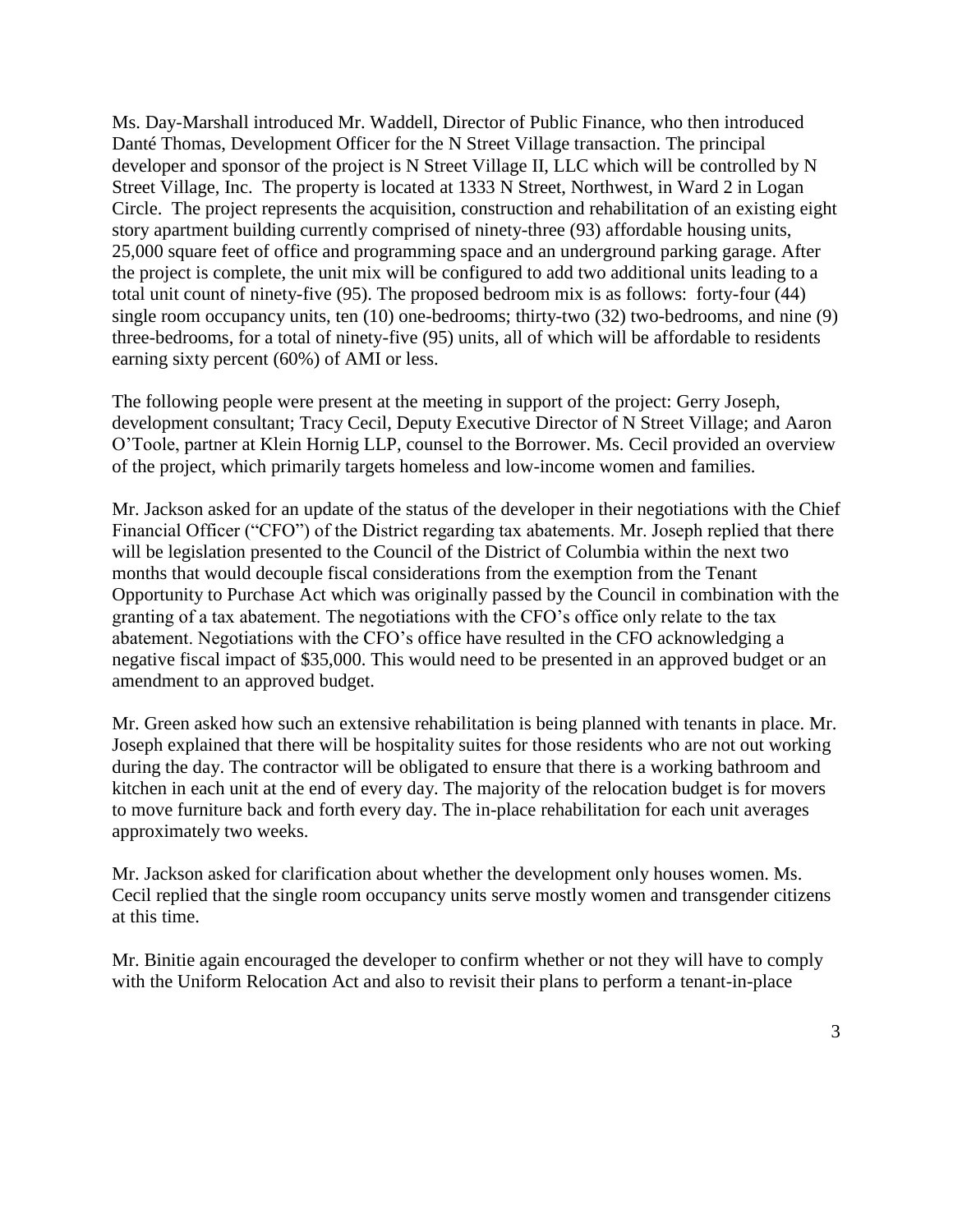rehabilitation, especially if the residents will be highly inconvenienced for approximately two weeks.

Mr. Green moved the Resolution, which motion was seconded by Mr. Jackson. Ms. Day-Marshall called the roll and the Resolution was unanimously approved.

## **VII. Consideration of DCHFA Resolution No. 2015-15, an Eligibility Resolution for Parkchester Apartments (\$13,290,000).**

Mr. Green disclosed that he is employed by the nonprofit sponsor of the developer of this transaction and that he would, therefore, recuse himself from consideration of and voting on this Resolution. He left the room during the discussion and vote. Ms. Day-Marshall introduced the Resolution for consideration and then introduced Mr. Waddell. Mr. Waddell then introduced Martin Lucero, the Development Officer responsible for underwriting this transaction. Mr. Lucero described that the project involved the acquisition and rehabilitation of eleven (11) existing buildings located at and near 2704 Wade Road, SE in the Barry Farm neighborhood. The principal developer and sponsor of the project is Wade Road Investor LLC, which is controlled by the NHP Foundation. The unit mix of the ninety-three (93) units is as follows: sixty-three (63) 1-bedrooms, nineteen (19) 2-bedrooms, and eleven (11) 3-bedrooms. All units will be set aside for residents earning at or below sixty percent (60%) of AMI.

The following people were present at the meeting in support of the project: Mansur Abdul-Malik and Joe Wiedorfer of The NHP Foundation; Oscar Maccio with Hamel Builders; and Zina Moore, president of the Parkchester Tenant Association. Mr. Abdul-Malik provided a presentation and answered questions.

Mr. Jackson asked for Ms. Moore to speak about her experience with the developer. Ms. Moore indicated that the developer came in and immediately enhanced security measures and has delivered on its promises to the residents. Residents are happy with the development partner that they chose and are excited for renovations to begin.

Mr. Irving asked the representative from the contractor if they intend to use Ward 8 subcontractors. Mr. Maccio replied that Hamel fully intends to do so. Mr. Irving also asked construction-related questions regarding the electrical capacity and sustainability of the use of certain materials for countertops. The developer, Mr. Wiedorfer and Mr. Maccio committed to maximizing the energy efficiency and sustainability of the project and ensuring that the Board's concerns would be addressed before Final Bond Resolution consideration.

Mr. Jackson moved the Resolution for consideration, which was seconded by Mr. Irving. Ms. Day-Marshall called the roll. With three votes in the affirmative and one abstention, the Resolution was approved.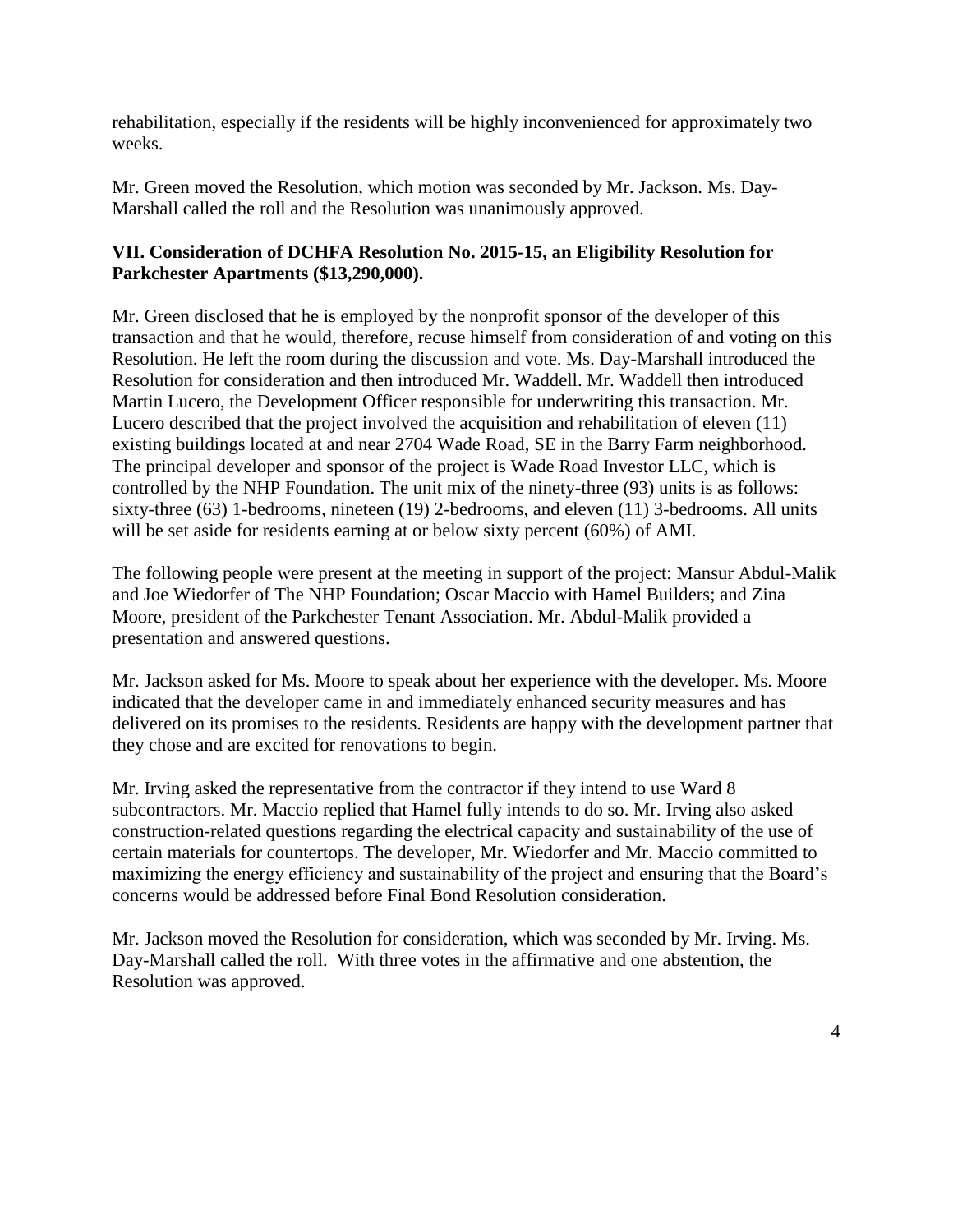#### **VIII. Interim Executive Director's Report.**

- National Council of State Housing Agencies will hold its annual conference in Nashville, Tennessee September  $26^{th}$  - $29^{th}$ . Interested Board Members should inform the Interim Executive Director so that travel arrangements can be made.
- Several events related to projects are upcoming: The North Capitol Commons topping off ceremony will be Friday, September  $18<sup>th</sup>$ , at 10:30 a.m. The Eastbrooke grand opening is scheduled for September 25<sup>th</sup> at 10:30 a.m. The Sheridan Station III ribbon cutting will take place on September  $28<sup>th</sup>$  at 11:00 a.m.
- Board Orientation is scheduled for October 26, 2015 from noon until 2:00 p.m.
- MANNA will host its annual 5 kilometer run on Saturday, September  $19<sup>th</sup>$ , at 8:00 a.m. Mr. Irving indicated that he planned to participate.

#### **IX. Discussion of the Agency's Fiscal Year 2016 Budget.**

The Board asked various questions regarding various aspects of the Fiscal Year 2016 budget. Issues raised included, but were not limited to, the following: not understanding some of the inner workings of some of the Agency's business units and revenue generation; concerns about the adequacy of staffing, salaries and benefits, timing of the receipt of the proposed budget, understanding the net revenues of the Agency, understanding the Agency's diversified portfolio of investments, understanding the insurance coverages that exists, budgeted multifamily projects in the FY 2016 pipeline, and concerns about increasing the Agency's marketing efforts with respect to its multifamily unit production. Ms. Fran Makle, Deputy Executive Director, and Ms. Day-Marshall addressed all of the issues and concerns raised.

#### **X. Vote to close the meeting in order to discuss a personnel matter.**

Pursuant to the District of Columbia Administrative Procedure Act, the meeting was closed in order to discuss the appointment, employment, assignment, promotion, performance evaluation, compensation, discipline, demotion, removal, or resignation of government appointees, employees or officials. (D.C. Code §2-575(b)(10)).

The meeting was closed at 8:31 p.m.

#### **VIII. Adjournment.**

The meeting was re-opened and then adjourned at 8:45 p.m.